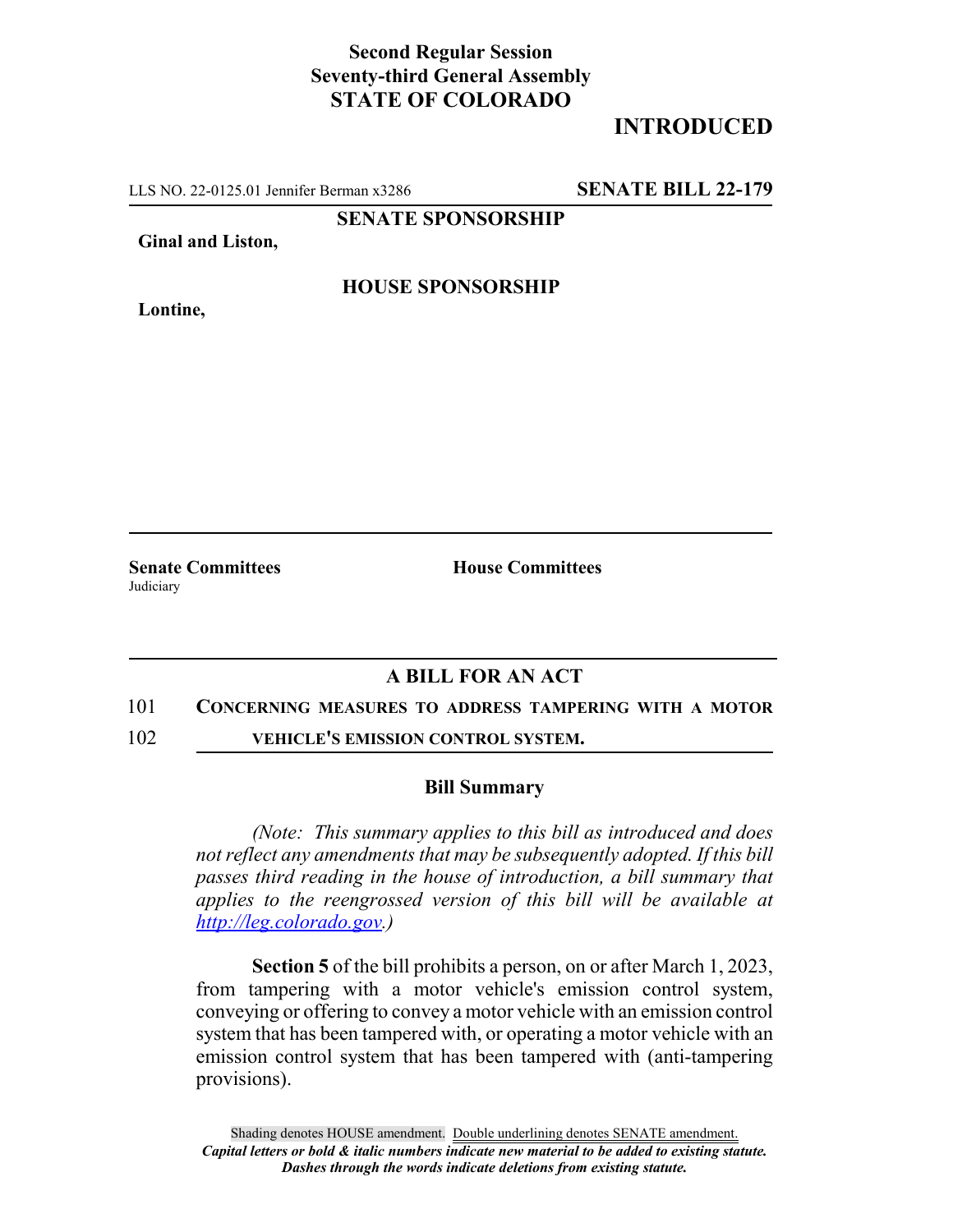**Section 5** also:

- ! Provides a "safe harbor" from enforcement of the anti-tampering provisions for a period up to one year for a person that self-reports noncompliance with the anti-tampering provisions;
- ! Authorizes the air quality control commission to adopt rules as necessary to implement the anti-tampering provisions;
- Exempts motorcycles from the anti-tampering provisions; and
- Requires the department of public health and environment, on or before January 1, 2024, and on or before January 1 of each year thereafter, to report to the committees that hear energy matters a summary of the complaints filed, enforcement actions taken, and penalties assessed for violations of the anti-tampering provisions.

**Section 1** authorizes the attorney general to bring a civil action to enforce the anti-tampering provisions, and **sections 3 and 4** establish penalties for the anti-tampering provisions. **Section 3** requires penalties collected to be credited to the catalytic converter identification and theft prevention grant program cash fund (fund), which fund is created in **section 2** and is to be used for the catalytic converter identification and theft prevention grant program created in House Bill 22-1217, if that bill becomes law. **Sections 2 and 3** take effect only if House Bill 22-1217 becomes law. Alternatively, if House Bill 22-1217 does not become law, **section 4** requires penalties collected to be credited to the AIR account in the highway users tax fund for the administration of the automobile inspection and readjustment program. **Section 4** takes effect only if House Bill 22-1217 does not become law.

**Section 6** makes nonsubstantive changes to the definition of "motor vehicle".

**Section 7** extends the period during which a motor vehicle dealer remains liable to a consumer for a recently purchased motor vehicle's compliance with emissions standards from 3 business days after purchase to 7 business days after purchase.

**Section 8** authorizes the department of revenue to deny, suspend, or revoke a motor vehicle dealer's, wholesale motor vehicle auction dealer's, wholesaler's, buyer agent's, or used motor vehicle dealer's license for selling to a retail customer a motor vehicle that is not equipped with a properly functioning emission control system.

1 *Be it enacted by the General Assembly of the State of Colorado:*

2 **SECTION 1.** In Colorado Revised Statutes, 24-31-101, **amend**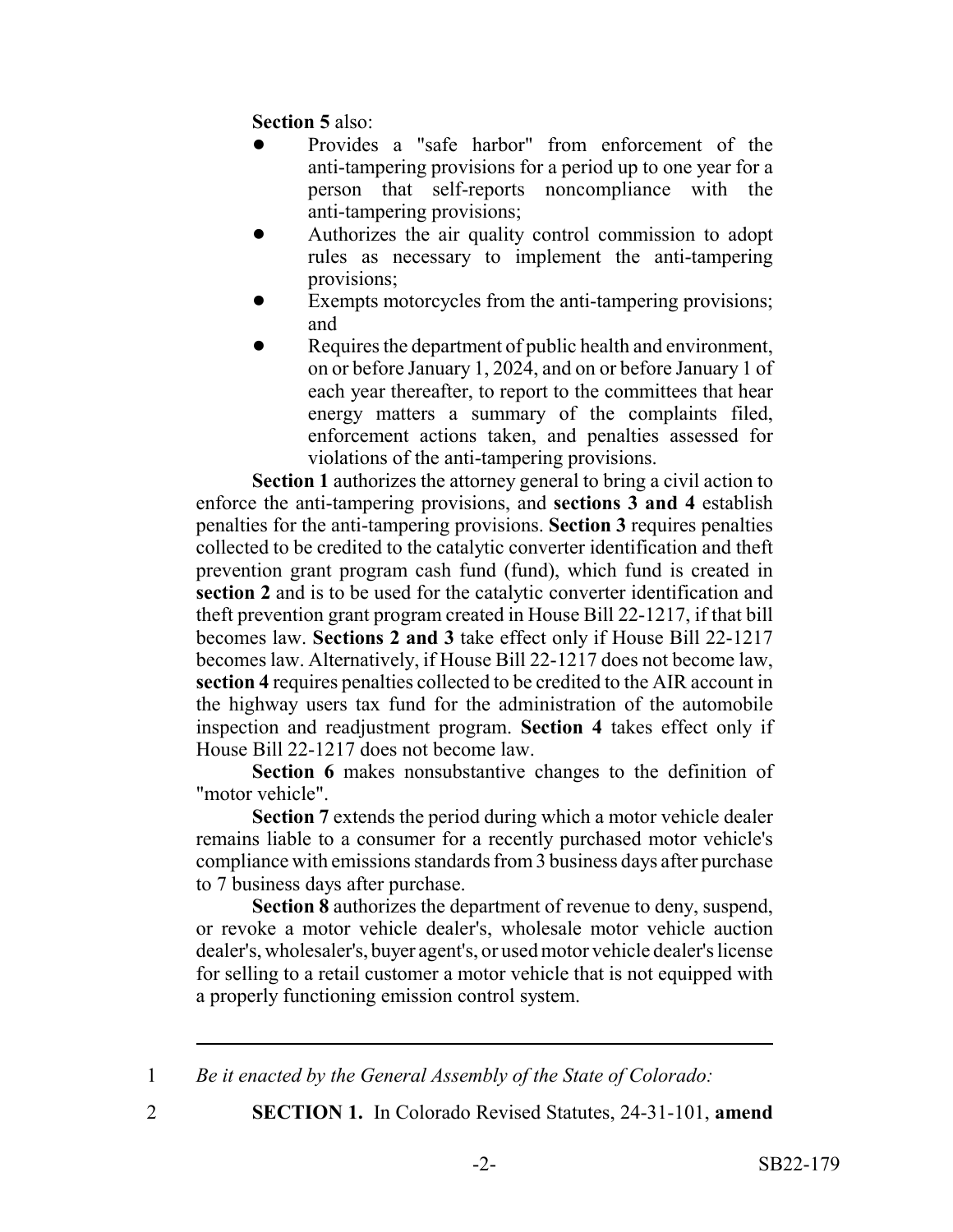1 (1)(p) and (1)(q); and **add** (1)(r) as follows:

 **24-31-101. Powers and duties of attorney general.** (1) The attorney general:

 (p) May bring a civil action to enforce the provisions of section 24-31-113; and

 (q) May bring a civil action to enforce the provisions of section 7 24-31-307 (2) or a criminal action to enforce the provisions of section 24-31-307 (3); AND

(r) MAY BRING A CIVIL ACTION TO ENFORCE SECTION 25-7-143.

 **SECTION 2.** In Colorado Revised Statutes, 24-33.5-230, **as added by House Bill 22-1217, add** (5.5) as follows:

 **24-33.5-230. Catalytic converter identification and theft prevention grant program - cash fund - creation - repeal.** (5.5) (a) THE CATALYTIC CONVERTER IDENTIFICATION AND THEFT PREVENTION GRANT PROGRAM CASH FUND, REFERRED TO IN THIS 16 SUBSECTION (5.5) AS THE "FUND", IS CREATED IN THE STATE TREASURY. MONEY IN THE FUND IS CONTINUOUSLY APPROPRIATED TO THE COLORADO STATE PATROL, WHICH SHALL ADMINISTER THE FUND TO IMPLEMENT THE CATALYTIC CONVERTER IDENTIFICATION AND THEFT PREVENTION GRANT 20 PROGRAM CREATED IN SUBSECTION (1) OF THIS SECTION.

 (b) THE FUND CONSISTS OF MONEY CREDITED TO THE FUND 22 PURSUANT TO SECTION 25-7-122 (1)(j)(III) AND ANY OTHER MONEY THAT THE GENERAL ASSEMBLY MAY APPROPRIATE OR TRANSFER TO THE FUND. THE STATE TREASURER SHALL CREDIT ALL INTEREST AND INCOME DERIVED FROM THE DEPOSIT AND INVESTMENT OF MONEY IN THE FUND TO THE FUND.

(c) THE STATE TREASURER SHALL TRANSFER ANY UNEXPENDED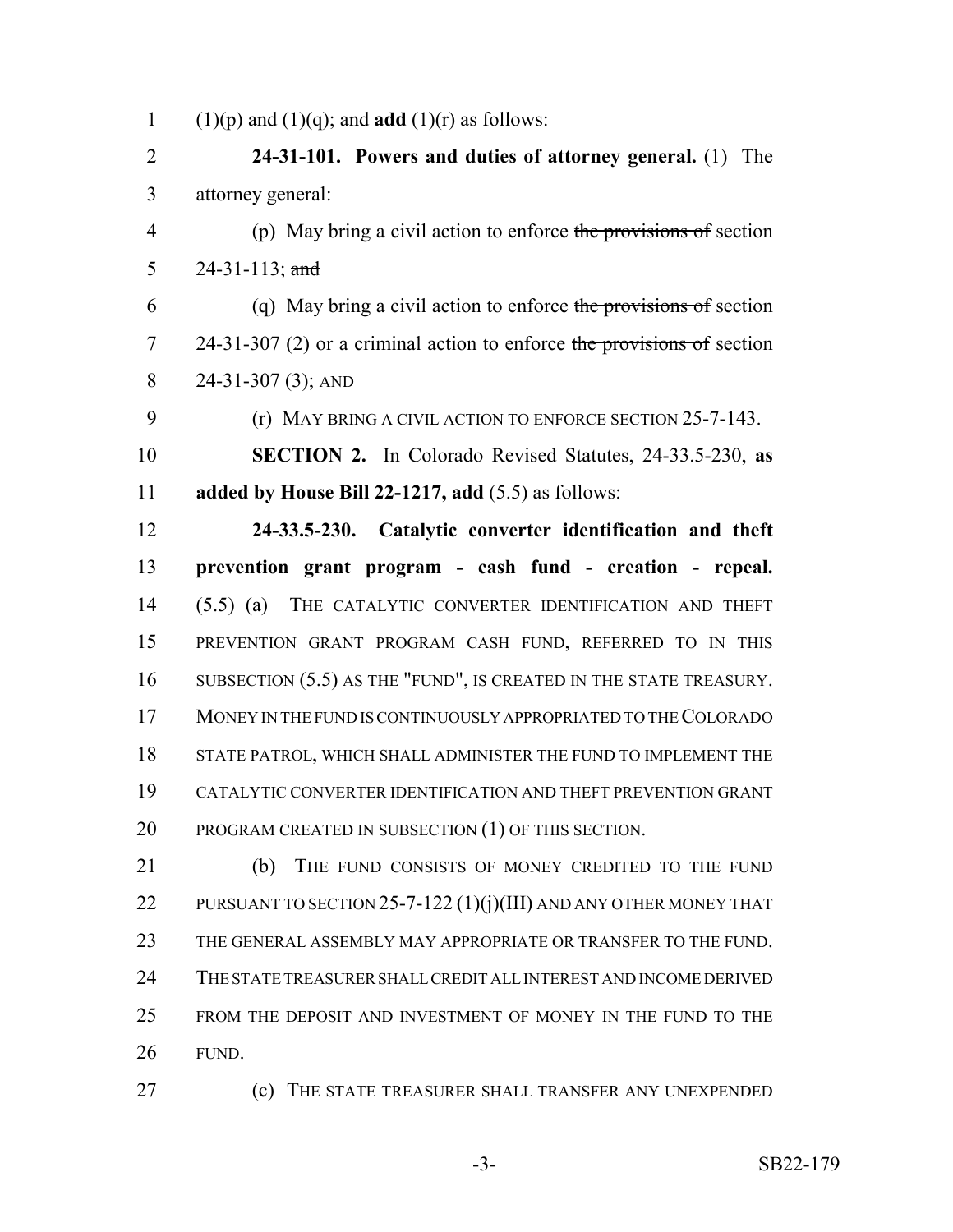1 MONEY REMAINING IN THE FUND ON JUNE 30, 2025, TO THE AIR ACCOUNT IN THE HIGHWAY USERS TAX FUND, WHICH ACCOUNT IS CREATED IN SECTION 42-3-304 (18)(a).

 **SECTION 3.** In Colorado Revised Statutes, 25-7-122, **add** (1)(j) as follows:

 **25-7-122. Civil penalties - rules - definitions.** (1) Upon application of the division, the division may collect penalties as determined under this article 7 by instituting an action in the district court for the district in which the air pollution source affected is located, in accordance with the following provisions:

 (j) (I) A PERSON WHO VIOLATES SECTION 25-7-143 IS SUBJECT TO 12 A CIVIL PENALTY IN THE FOLLOWING AMOUNT:

 (A) FOR EACH MOTOR VEHICLE FOR WHICH THE VIOLATION WAS COMMITTED, A PERSON WHO OWNS OR OPERATES TEN OR MORE MOTOR VEHICLES AS PART OF THE PERSON'S BUSINESS OR COMMERCIAL ACTIVITIES IS SUBJECT TO A PENALTY OF UP TO ONE THOUSAND DOLLARS FOR A FIRST VIOLATION, UP TO SEVEN THOUSAND FIVE HUNDRED DOLLARS FOR A SECOND VIOLATION, AND UP TO FIFTEEN THOUSAND DOLLARS FOR A THIRD OR SUBSEQUENT VIOLATION; OR

 (B) FOR EACH MOTOR VEHICLE FOR WHICH THE VIOLATION WAS COMMITTED, A PERSON WHO OWNS OR OPERATES NINE OR FEWER MOTOR VEHICLES IS SUBJECT TO A PENALTY OF UP TO TWO HUNDRED DOLLARS FOR THE FIRST VIOLATION, UP TO FIVE HUNDRED DOLLARS FOR THE SECOND 24 VIOLATION, AND UP TO ONE THOUSAND TWO HUNDRED DOLLARS FOR A THIRD OR SUBSEQUENT VIOLATION.

26 (II) NOTWITHSTANDING SUBSECTION (1)(j)(I)(B) OF THIS SECTION, A PERSON WHO VIOLATES SECTION 25-7-143 BY TAMPERING WITH, OR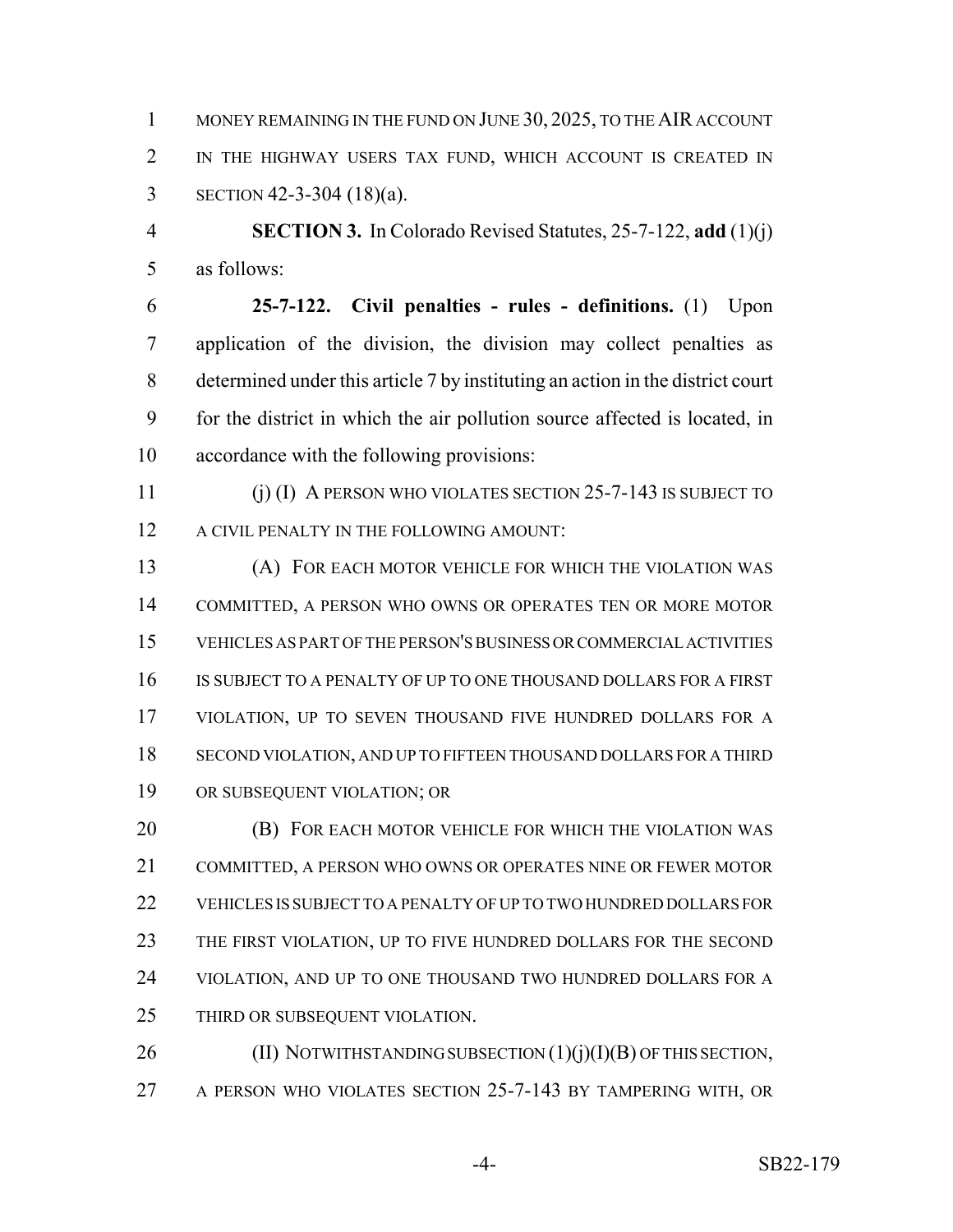ASSISTING ANOTHER PERSON IN TAMPERING WITH, AN EMISSION CONTROL SYSTEM FOR PROFIT IS SUBJECT TO A PENALTY UNDER SUBSECTION (1)(j)(I)(A) OF THIS SECTION REGARDLESS OF THE NUMBER OF MOTOR VEHICLES OWNED OR OPERATED.

 (III) NOTWITHSTANDING SECTION 25-7-129, THE DIVISION SHALL TRANSMIT CIVIL PENALTIES COLLECTED PURSUANT TO THIS SUBSECTION (1)(j) TO THE STATE TREASURER, WHO SHALL CREDIT THE MONEY TO THE CATALYTIC CONVERTER IDENTIFICATION AND THEFT PREVENTION GRANT PROGRAM CASH FUND CREATED IN SECTION 24-33.5-230 (5.5). THE COLORADO STATE PATROL SHALL USE THE MONEY CREDITED TO THE FUND TO IMPLEMENT THE CATALYTIC CONVERTER IDENTIFICATION AND THEFT 12 PREVENTION GRANT PROGRAM CREATED IN SECTION 24-33.5-230 (1).

 **SECTION 4.** In Colorado Revised Statutes, 25-7-122, **add** (1)(j) as follows:

 **25-7-122. Civil penalties - rules - definitions.** (1) Upon application of the division, the division may collect penalties as determined under this article 7 by instituting an action in the district court 18 for the district in which the air pollution source affected is located, in accordance with the following provisions:

20 (j) (I) A PERSON WHO VIOLATES SECTION 25-7-143 IS SUBJECT TO 21 A CIVIL PENALTY IN THE FOLLOWING AMOUNT:

**(A) FOR EACH MOTOR VEHICLE FOR WHICH THE VIOLATION WAS**  COMMITTED, A PERSON WHO OWNS OR OPERATES TEN OR MORE MOTOR VEHICLES AS PART OF THE PERSON'S BUSINESS OR COMMERCIAL ACTIVITIES IS SUBJECT TO A PENALTY OF UP TO ONE THOUSAND DOLLARS FOR A FIRST VIOLATION, UP TO SEVEN THOUSAND FIVE HUNDRED DOLLARS FOR A SECOND VIOLATION, AND UP TO FIFTEEN THOUSAND DOLLARS FOR A THIRD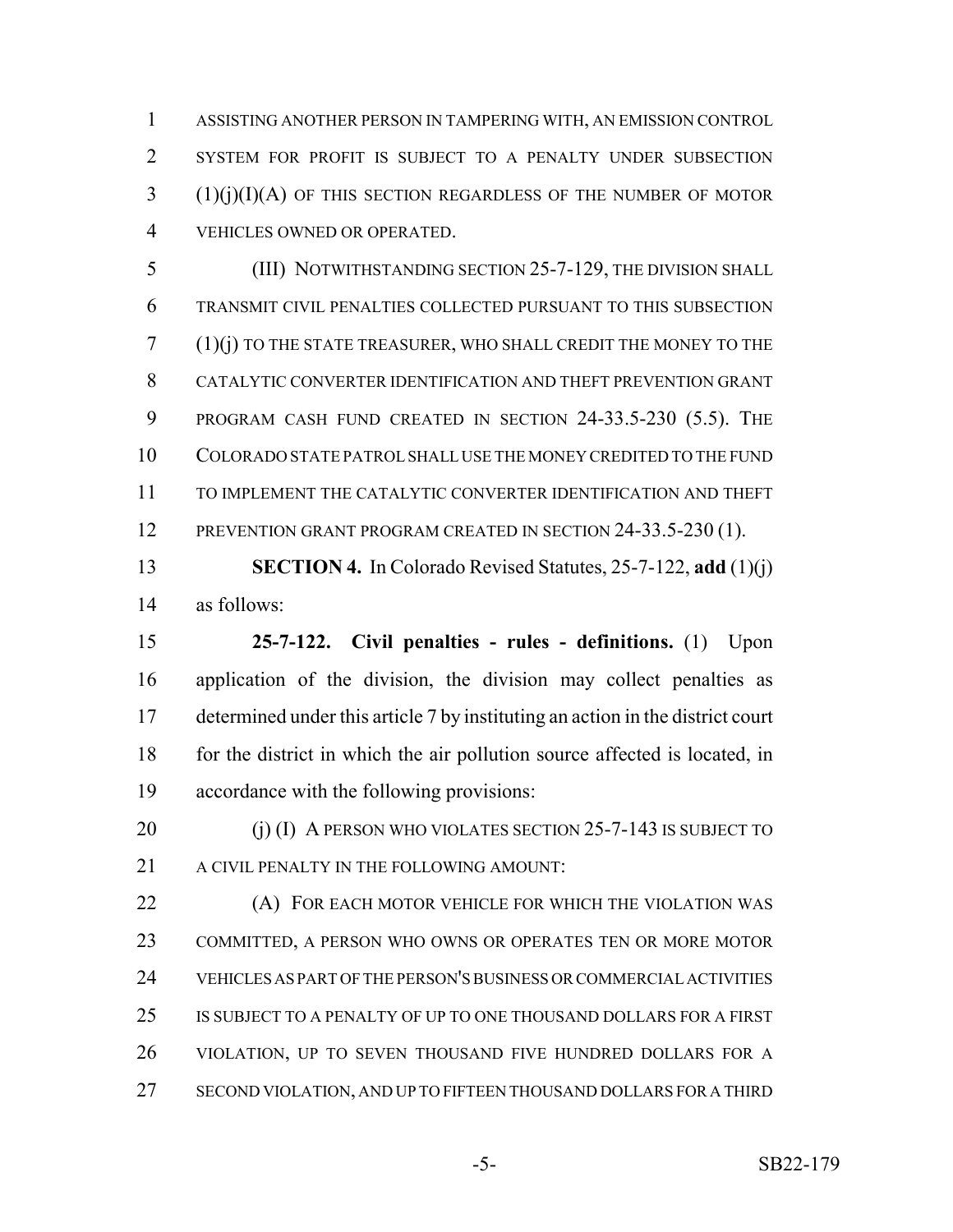OR SUBSEQUENT VIOLATION; OR

 (B) FOR EACH MOTOR VEHICLE FOR WHICH THE VIOLATION WAS COMMITTED, A PERSON WHO OWNS OR OPERATES NINE OR FEWER MOTOR VEHICLES IS SUBJECT TO A PENALTY OF UP TO TWO HUNDRED DOLLARS FOR THE FIRST VIOLATION, UP TO FIVE HUNDRED DOLLARS FOR THE SECOND VIOLATION, AND UP TO ONE THOUSAND TWO HUNDRED DOLLARS FOR A THIRD OR SUBSEQUENT VIOLATION.

8 (II) NOTWITHSTANDING SUBSECTION  $(1)(j)(I)(B)$  OF THIS SECTION, A PERSON WHO VIOLATES SECTION 25-7-143 BY TAMPERING WITH, OR ASSISTING ANOTHER PERSON IN TAMPERING WITH, AN EMISSION CONTROL SYSTEM FOR PROFIT IS SUBJECT TO A PENALTY UNDER SUBSECTION (1)(j)(I)(A) OF THIS SECTION REGARDLESS OF THE NUMBER OF MOTOR VEHICLES OWNED OR OPERATED.

**(III) NOTWITHSTANDING SECTION 25-7-129, THE DIVISION SHALL**  TRANSMIT CIVIL PENALTIES COLLECTED PURSUANT TO THIS SUBSECTION 16 (1)(j) TO THE STATE TREASURER, WHO SHALL CREDIT THE MONEY TO THE 17 AIR ACCOUNT IN THE HIGHWAY USERS TAX FUND, WHICH ACCOUNT IS CREATED IN SECTION 42-3-304 (18)(a). THE DIVISION AND THE DEPARTMENT OF REVENUE SHALL USE THE MONEY CREDITED TO THE ACCOUNT FOR THEIR JOINT ADMINISTRATION OF THE AUTOMOBILE INSPECTION AND READJUSTMENT PROGRAM DEFINED IN SECTION 42-4-304  $22 \t(1)$ .

 **SECTION 5.** In Colorado Revised Statutes, **add** 25-7-143 as follows:

 **25-7-143. Tampering with motor vehicle emission control systems - violations - exceptions - rules - reporting - definitions.** 27 (1) ON OR AFTER MARCH 1, 2023, EXCEPT AS PROVIDED OTHERWISE IN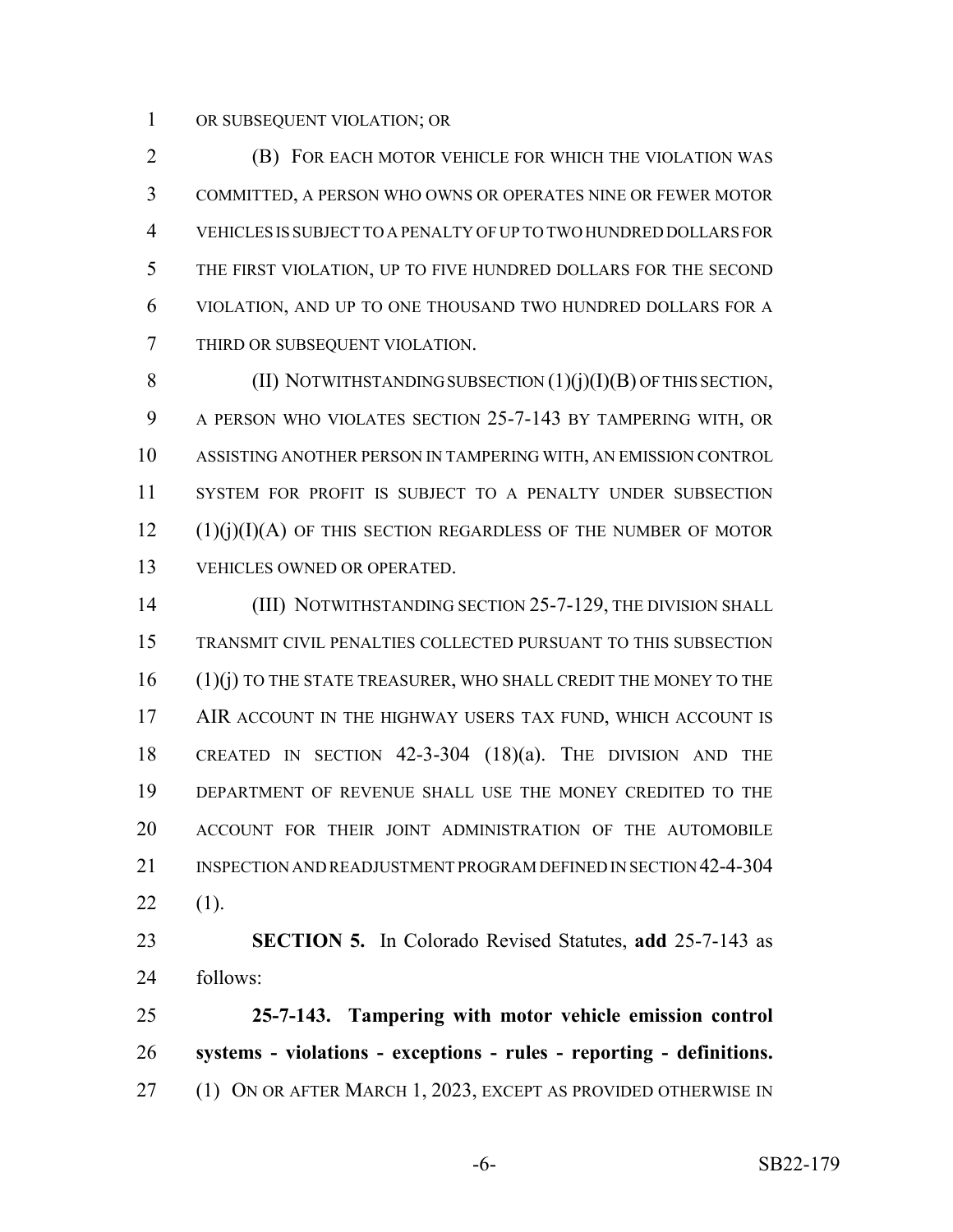THIS SECTION, A PERSON SHALL NOT:

(a) TAMPER WITH ANY EMISSION CONTROL SYSTEM;

 (b) SELL, OFFER FOR SALE, OR POSSESS FOR SALE TO AN END USER; ADVERTISE; MANUFACTURE; INSTALL; OR USE ANY PART OR COMPONENT THAT IS INTENDED FOR USE WITH, OR AS PART OF, ANY MOTOR VEHICLE IF THE PRIMARY EFFECT OF USING THE PART OR COMPONENT WITH THE MOTOR VEHICLE IS TO BYPASS, DEFEAT, OR RENDER INOPERATIVE, IN WHOLE OR IN PART, THE EMISSION CONTROL SYSTEM; OR

 (c) EXCEPT WITH RESPECT TO A MOTOR VEHICLE SOLD AT WHOLESALE OR FOR WHICH THE ASSOCIATED OWNERSHIP DOCUMENT IS A SALVAGE CERTIFICATE OF TITLE, A NONREPAIRABLE TITLE, OR, IF ISSUED BY ANOTHER STATE, A SIMILAR DOCUMENT:

 (I) SELL, LEASE, OR RENT A MOTOR VEHICLE WITH AN EMISSION CONTROL SYSTEM THAT HAS BEEN TAMPERED WITH;

 (II) OFFER TO SELL, LEASE, OR RENT A MOTOR VEHICLE WITH AN EMISSION CONTROL SYSTEM THAT HAS BEEN TAMPERED WITH; OR

 (III) TRANSFER OR OFFER TO TRANSFER TITLE TO, OR THE RIGHT TO POSSESS, A MOTOR VEHICLE WITH AN EMISSION CONTROL SYSTEM THAT HAS BEEN TAMPERED WITH.

 (2) (a) EXCEPT AS PROVIDED IN SUBSECTION (2)(b) OF THIS SECTION, ON OR AFTER MARCH 1, 2023, A PERSON SHALL NOT OPERATE A MOTOR VEHICLE WITH AN EMISSION CONTROL SYSTEM THAT HAS BEEN TAMPERED WITH IF:

**(I)** THE MOTOR VEHICLE OR ITS ENGINE HAS BEEN GRANTED A CERTIFICATE OF CONFORMITY UNDER THE FEDERAL ACT AS MEETING THE FEDERAL ENVIRONMENTAL PROTECTION AGENCY'S MOTOR VEHICLE 27 EMISSION STANDARDS OR, UNDER 42 U.S.C. SEC. 7507, ALSO KNOWN AS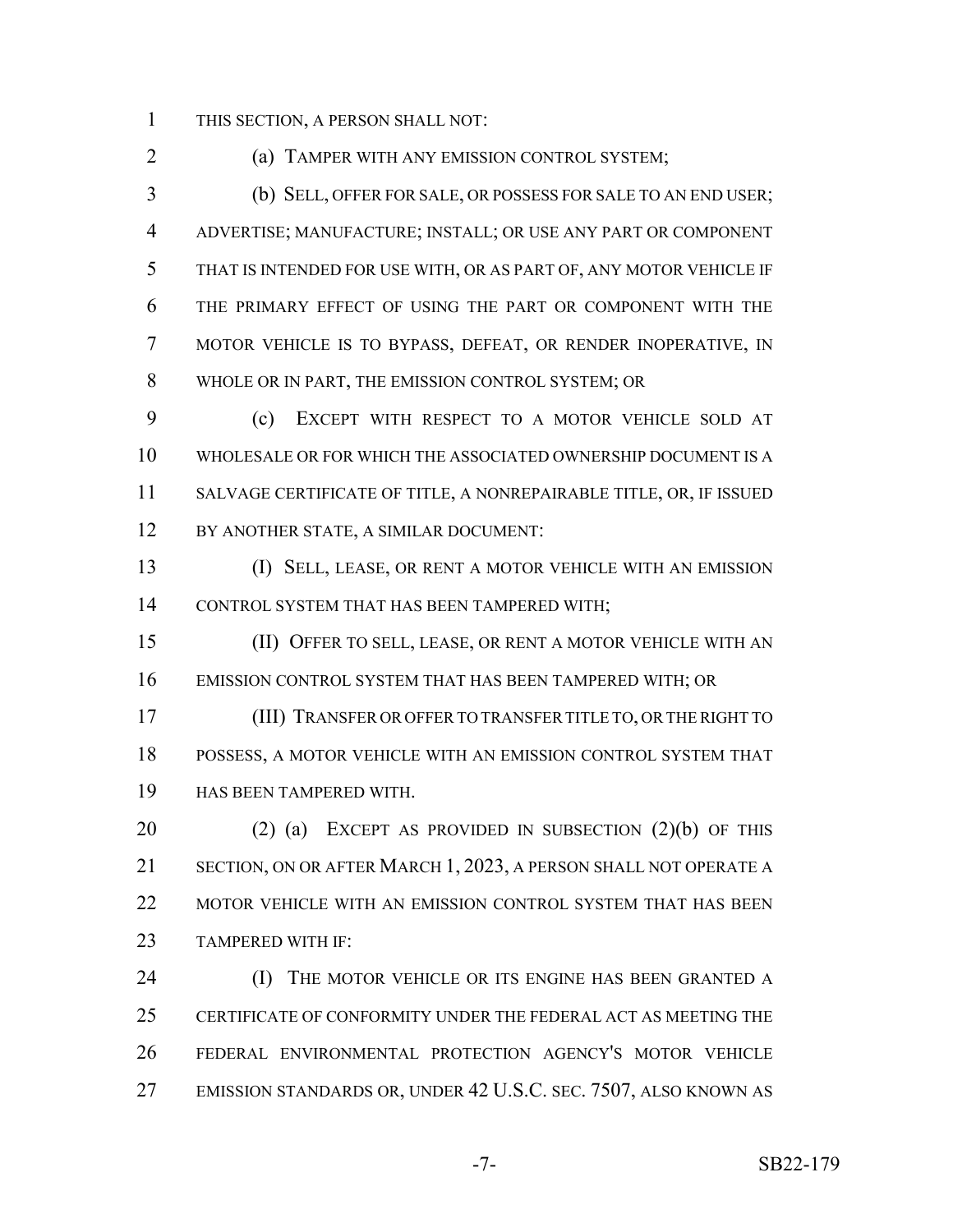"SECTION 177" OF THE FEDERAL ACT, CALIFORNIA'S MOTOR VEHICLE EMISSION STANDARDS; AND

 (II) THE PERSON KNEW OR, THROUGH THE EXERCISE OF REASONABLE CARE, SHOULD HAVE KNOWN THAT THE EMISSION CONTROL SYSTEM WAS TAMPERED WITH.

 (b) A PERSON DOES NOT OPERATE A MOTOR VEHICLE IN VIOLATION OF THIS SUBSECTION (2) IF ANOTHER PERSON TAMPERED WITH THE EMISSION CONTROL SYSTEM IN RELATION TO, OR AFTER COMMITTING, THEFT OF THE MOTOR VEHICLE, AND THE PERSON OPERATING THE MOTOR VEHICLE IS NEITHER A COMPLICITOR OF NOR AN ACCESSORY TO THE THEFT. (c) IF A COMPLAINT ALLEGING A VIOLATION OF THIS SUBSECTION (2) IS FILED AGAINST A PERSON WHO HAS ALREADY BEEN FOUND TO HAVE 13 VIOLATED THIS SUBSECTION (2) ON A PREVIOUS OCCASION, THE PERSON IS 14 STRICTLY LIABLE, AND EVIDENCE DEMONSTRATING THE MENTAL STATE 15 REQUIRED IN SUBSECTION (2)(a)(II) OF THIS SECTION NEED NOT BE SHOWN 16 TO PROVE A SUBSEQUENT VIOLATION.

 (3) THE FOLLOWING ACTIVITIES CONSTITUTE SEPARATE OFFENSES UNDER THIS SECTION:

 (a) SELLING, OFFERING FOR SALE, OR POSSESSING FOR SALE TO AN END USER; ADVERTISING; MANUFACTURING; INSTALLING; OR USING A PART 21 OR COMPONENT OF A MOTOR VEHICLE IN VIOLATION OF SUBSECTION (1)(b) 22 OF THIS SECTION; AND

 (b) SELLING, LEASING, OR RENTING A MOTOR VEHICLE; OFFERING TO SELL, LEASE, OR RENT A MOTOR VEHICLE; OR TRANSFERRING OR OFFERING TO TRANSFER A TITLE OR A RIGHT TO POSSESS A MOTOR VEHICLE 26 IN VIOLATION OF SUBSECTION (1)(c) OF THIS SECTION.

27 (4) A PERSON DOES NOT VIOLATE SUBSECTION  $(1)(b)$  OR  $(1)(c)$  OF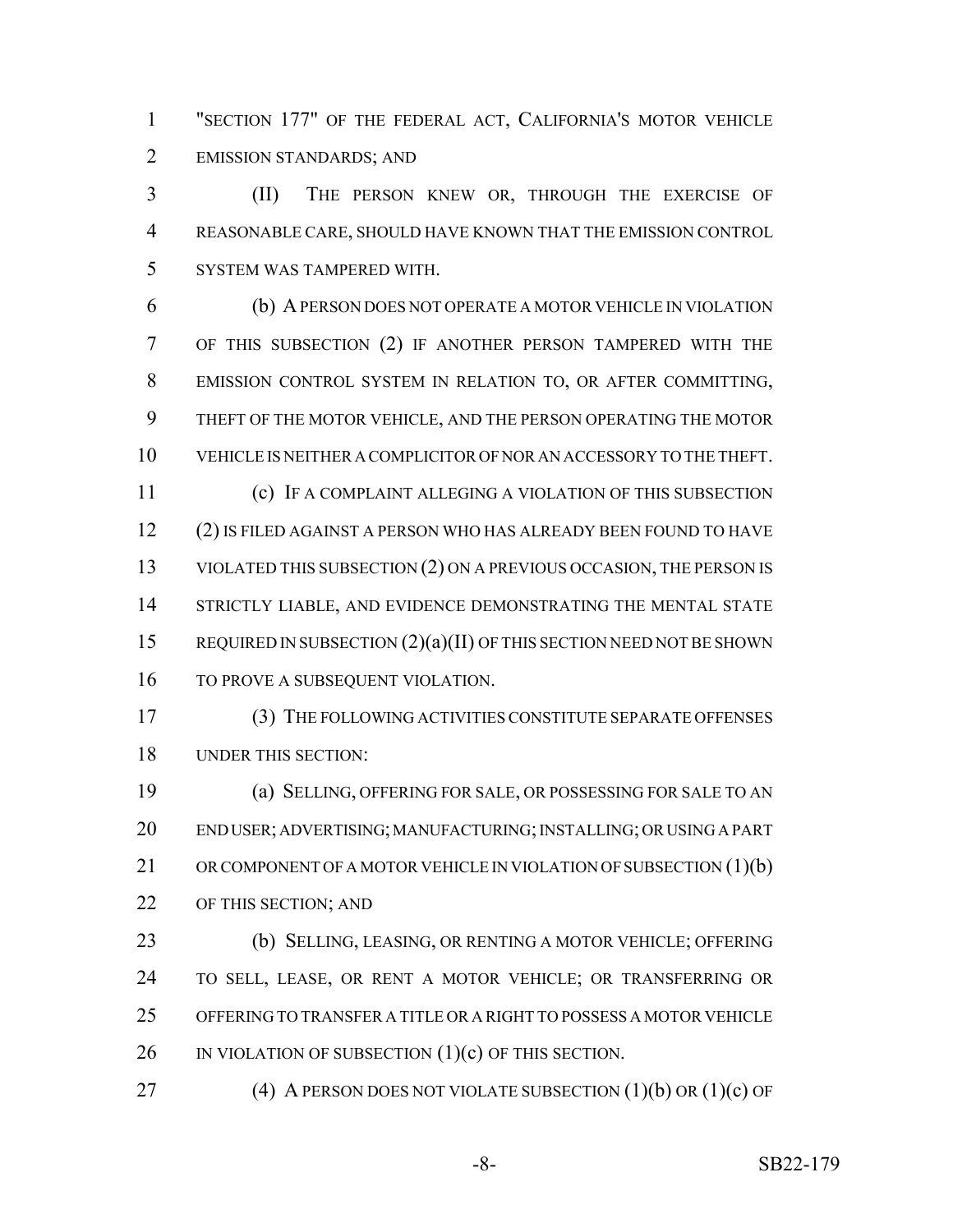THIS SECTION IF THE PERSON ENGAGES IN THE CONDUCT FOR THE PURPOSE OF HAVING THE MOTOR VEHICLE'S EMISSION CONTROL SYSTEM, OR AN ELEMENT OR DEVICE OF AN EMISSION CONTROL SYSTEM, REPAIRED, REPLACED, REMOVED FOR REPAIR, OR REMOVED FOR REPLACEMENT TO BRING THE MOTOR VEHICLE IN COMPLIANCE WITH EMISSION CONTROL STANDARDS UNDER THE FEDERAL ACT OR STATE LAW.

 (5) (a) A PERSON IS NOT SUBJECT TO PENALTIES OR AN ENFORCEMENT ACTION FOR A VIOLATION OF THIS SECTION WITH RESPECT TO ANY MOTOR VEHICLE FOR WHICH THE PERSON SELF-REPORTS TO THE DIVISION THAT THE PERSON IS NOT IN COMPLIANCE WITH THIS SECTION. IF A COMPLAINT HAS BEEN FILED AGAINST THE PERSON WITH RESPECT TO ONE OR MORE MOTOR VEHICLES, THE PERSON IS NOT SUBJECT TO PENALTIES OR AN ENFORCEMENT ACTION FOR A VIOLATION OF THIS SECTION WITH RESPECT TO ANY ADDITIONAL MOTOR VEHICLES FOR WHICH THE PERSON SELF-REPORTS THAT THE PERSON IS NOT IN COMPLIANCE WITH THIS SECTION.

 (b) THE COMMISSION SHALL DETERMINE BY RULE THE FORM, MANNER, AND SUBSTANCE OF INFORMATION REQUIRED FOR 19 SELF-REPORTING UNDER THIS SUBSECTION (5).

**(c) NOTWITHSTANDING SUBSECTION (5)(a) OF THIS SECTION, IF A**  PERSON SELF-REPORTS PURSUANT TO THIS SUBSECTION (5) THAT THE PERSON IS NOT IN COMPLIANCE WITH THIS SECTION WITH RESPECT TO A MOTOR VEHICLE, BUT THE PERSON DOES NOT BECOME COMPLIANT WITH THIS SECTION WITHIN TWELVE MONTHS AFTER THE DATE OF 25 SELF-REPORTING WITH REGARD TO THE MOTOR VEHICLE, THE PERSON IS SUBJECT TO PENALTIES OR AN ENFORCEMENT ACTION FOR A VIOLATION OF THIS SECTION WITH RESPECT TO THAT MOTOR VEHICLE.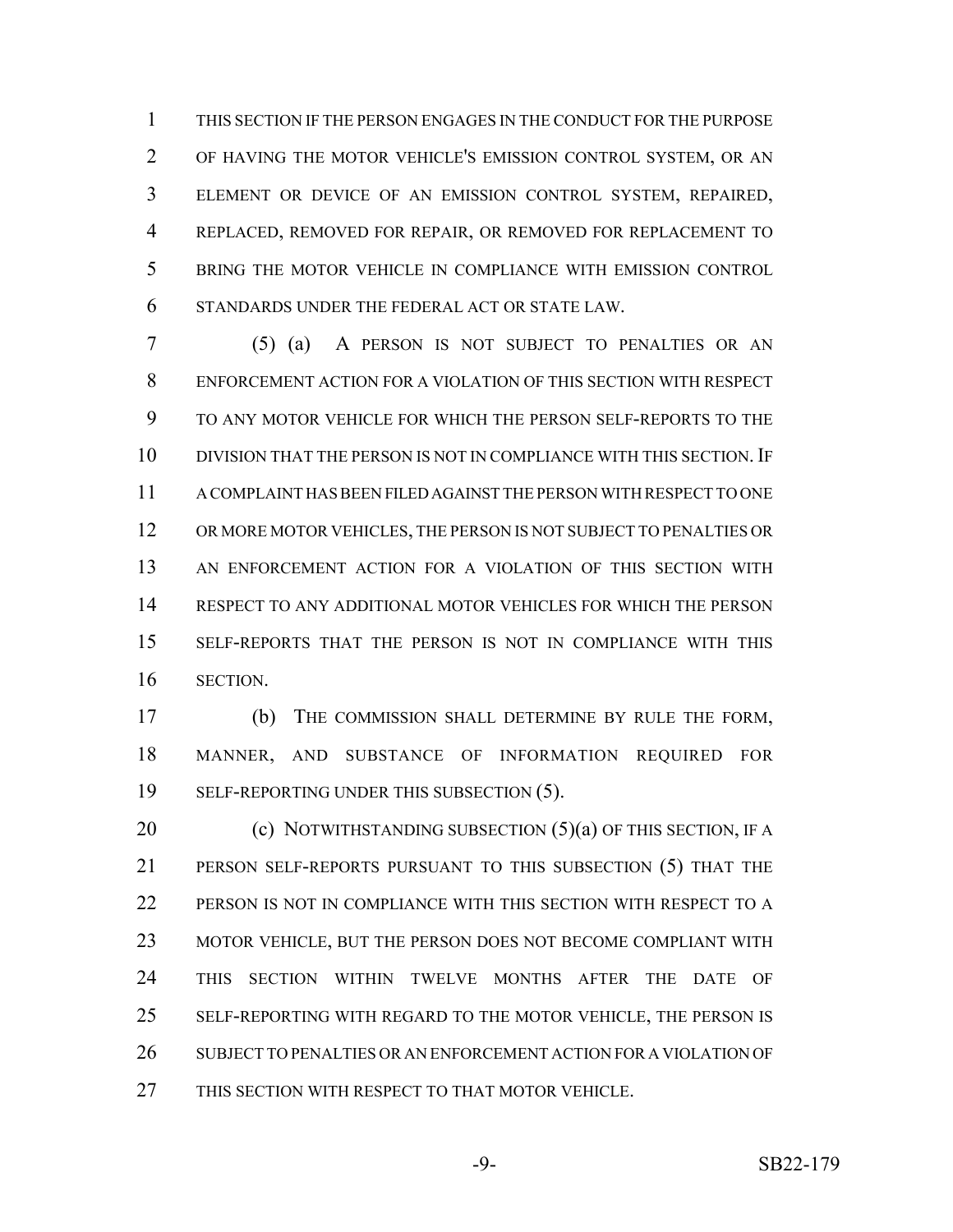(6) THE COMMISSION MAY ADOPT RULES AS NECESSARY TO 2 IMPLEMENT THIS SECTION.

 (7) (a) ON OR BEFORE JANUARY 1, 2024, AND ON OR BEFORE JANUARY 1 OF EACH YEAR THEREAFTER, THE DEPARTMENT OF PUBLIC HEALTH AND ENVIRONMENT SHALL:

 (I) PREPARE AN ANNUAL REPORT SUMMARIZING THE COMPLAINTS FILED PURSUANT TO THIS SECTION AND ANY ENFORCEMENT ACTIONS TAKEN AND PENALTY AMOUNTS ASSESSED PURSUANT TO SECTION 9 25-7-122 (1)(j); AND

10 (II) SUBMIT THE REPORT TO THE HOUSE OF REPRESENTATIVES ENERGY AND ENVIRONMENT COMMITTEE AND THE SENATE TRANSPORTATION AND ENERGY COMMITTEE, OR THEIR SUCCESSOR COMMITTEES.

 (b) NOTWITHSTANDING SECTION 24-1-136 (11)(a)(I), THE REPORTING REQUIREMENT SET FORTH IN SUBSECTION (7)(a) OF THIS SECTION CONTINUES INDEFINITELY.

 (8) AS USED IN THIS SECTION, UNLESS THE CONTEXT OTHERWISE REQUIRES:

 (a) (I) "EMISSION CONTROL SYSTEM" MEANS A DEVICE OR ELEMENT OF DESIGN THAT:

 (A) THE ORIGINAL MANUFACTURER INSTALLS ON OR IN A MOTOR 22 VEHICLE OR A MOTOR VEHICLE ENGINE; AND

 (B) IS CERTIFIED TO COMPLY WITH EMISSION CONTROL STANDARDS UNDER THE FEDERAL ACT OR STATE LAW.

 (II) "EMISSION CONTROL SYSTEM" INCLUDES A CATALYTIC CONVERTER.

(b) "MANUFACTURER" MEANS ANY PERSON THAT MANUFACTURES

-10- SB22-179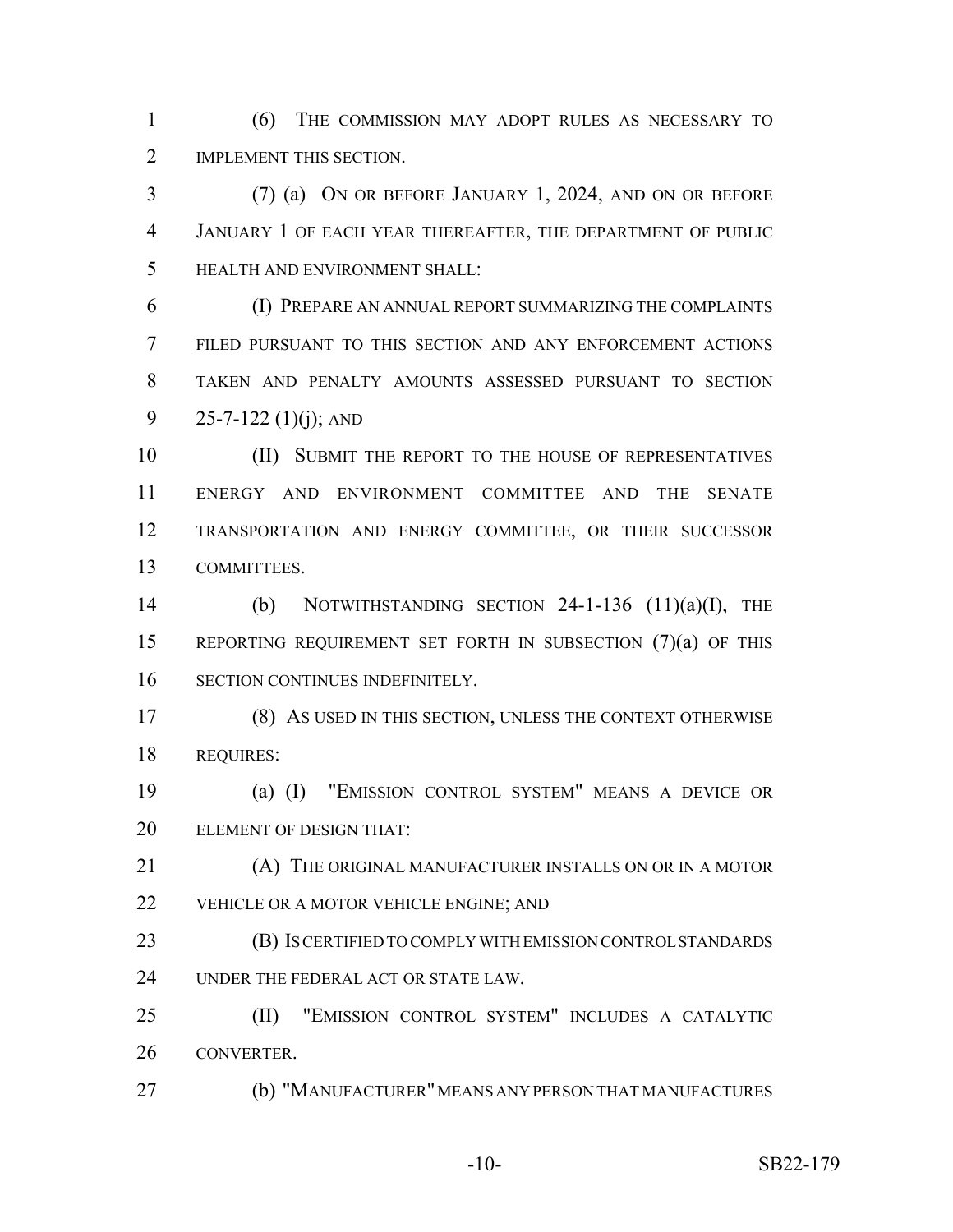OR ASSEMBLES NEW AND UNUSED MOTOR VEHICLES OF A TYPE REQUIRED 2 TO BE REGISTERED PURSUANT TO SECTION 42-3-103.

 (c) "MOTORCYCLE" MEANS AN AUTOCYCLE OR A MOTOR VEHICLE THAT USES HANDLEBARS OR ANY OTHER DEVICE CONNECTED TO THE FRONT WHEEL TO STEER AND THAT IS DESIGNED TO TRAVEL ON NOT MORE THAN THREE WHEELS IN CONTACT WITH THE GROUND; EXCEPT THAT THE TERM DOES NOT INCLUDE A FARM TRACTOR, LOW-SPEED ELECTRIC VEHICLE, OR LOW-POWER SCOOTER.

 (d) "MOTOR VEHICLE" HAS THE MEANING SET FORTH IN SECTION 42-1-102 (58); EXCEPT THAT THE TERM DOES NOT INCLUDE A MOTORCYCLE.

 (e) "TAMPER" MEANS TO DEACTIVATE, DISMANTLE, DEFEAT, BYPASS, ALTER, MODIFY, REMOVE, OR OTHERWISE RENDER INOPERABLE, IN WHOLE OR IN PART, MECHANICAL OR ELECTRICAL PARTS OR COMPONENTS OF AN EMISSION CONTROL SYSTEM.

 **SECTION 6.** In Colorado Revised Statutes, 42-1-102, **amend** (58) as follows:

 **42-1-102. Definitions.** As used in articles 1 to 4 of this title 42, unless the context otherwise requires:

(58) "Motor vehicle":

 (a) Means any self-propelled vehicle that is designed primarily for 22 travel on the public highways and that is generally and commonly used to transport persons and property over the public highways or a low-speed electric vehicle; except that the term does not include electrical assisted bicycles, electric scooters, low-power scooters EXCEPT AS PROVIDED IN SUBSECTION (58)(b) OF THIS SECTION, wheelchairs, or vehicles moved 27 solely by human power; For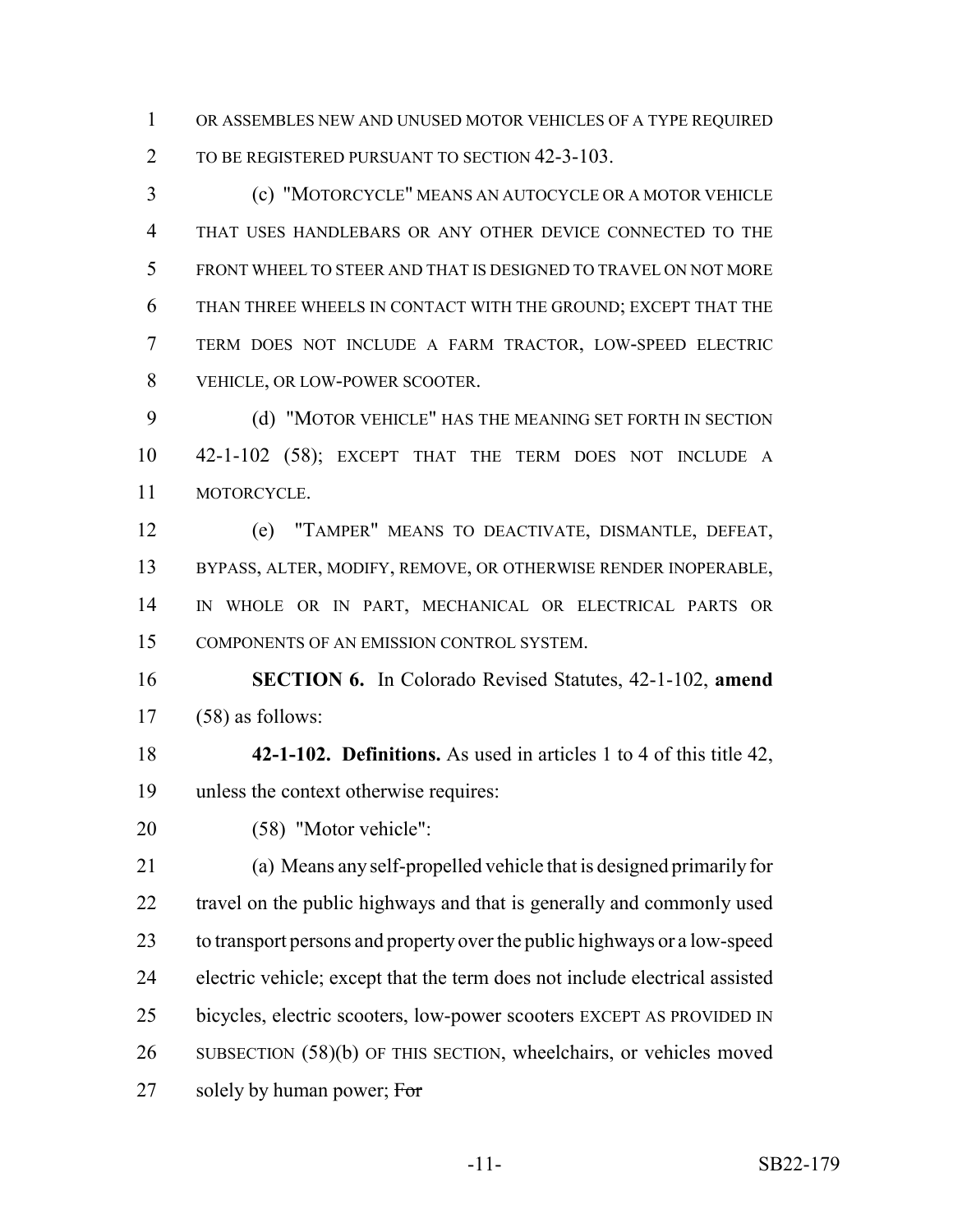(b) INCLUDES A LOW-POWER SCOOTER FOR THE PURPOSES OF SECTIONS 42-2-127, 42-2-127.7, 42-2-128, 42-2-138, 42-2-206, 42-4-1301, AND 42-4-1301.1; AND

 (c) DOES NOT INCLUDE A FARM TRACTOR OR AN OFF-HIGHWAY VEHICLE, EXCEPT FOR the purposes of the offenses described in sections 42-2-128, 42-4-1301, 42-4-1301.1, and 42-4-1401, for farm tractors and off-highway vehicles, as defined in section 33-14.5-101 (3), WHEN operated on streets and highways. "motor vehicle" includes a farm tractor or an off-highway vehicle that is not otherwise classified as a motor vehicle. For the purposes of sections 42-2-127, 42-2-127.7, 42-2-128, 42-2-138, 42-2-206, 42-4-1301, and 42-4-1301.1, "motor vehicle" 12 includes a low-power scooter.

 **SECTION 7.** In Colorado Revised Statutes, 42-4-309, **amend** 14  $(6)(b)$  as follows:

 **42-4-309. Vehicle fleet owners - motor vehicle dealers - authority to conduct inspections - fleet inspection stations - motor vehicle dealer test facilities - contracts with licensed inspection-only entities.** (6) (b) If a vehicle inspected with a voucher as authorized in this 19 paragraph  $(b)$  SUBSECTION  $(6)(b)$  fails a test at an enhanced inspection 20 center and is returned TO THE DEALER within three SEVEN business days after its purchase, the dealer, at its option, shall repair the motor vehicle 22 to pass the emissions test, pay the consumer to obtain such FROM A THIRD 23 PARTY ANY repairs NEEDED to pass the emissions test, from a third party, or repurchase the vehicle at the vehicle's purchase price. After such 25 payment, repair, or repurchase, a dealer shall have no further liability IS NO LONGER LIABLE to the consumer for compliance with the requirements of the enhanced emissions program.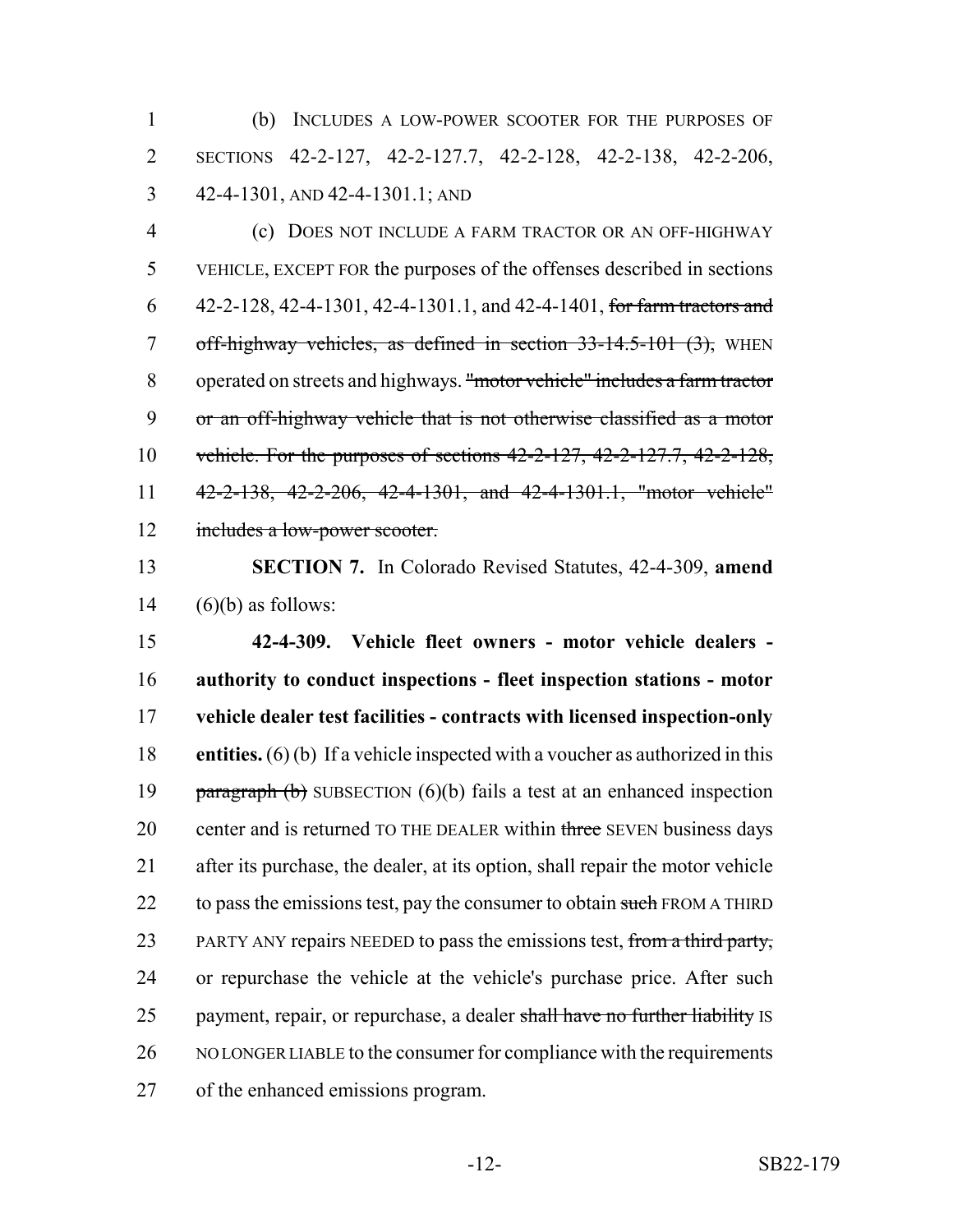**SECTION 8.** In Colorado Revised Statutes, 44-20-121, **add** (3)(s) as follows:

 **44-20-121. Licenses - grounds for denial, suspension, or revocation.** (3) A motor vehicle dealer's, wholesale motor vehicle auction dealer's, wholesaler's, buyer agent's, or used motor vehicle dealer's license may be denied, suspended, or revoked on the following grounds:

8 (s) SELLING TO A RETAIL CUSTOMER A MOTOR VEHICLE THAT IS NOT EQUIPPED WITH A PROPERLY FUNCTIONING EMISSION CONTROL SYSTEM, AS DETERMINED BASED ON AN ENFORCEMENT ACTION TAKEN PURSUANT TO SECTIONS 22-7-122 (1)(j) AND 25-7-143, UNLESS THE OWNERSHIP DOCUMENT ASSOCIATED WITH THE MOTOR VEHICLE IS A 13 SALVAGE CERTIFICATE OF TITLE, A NONREPAIRABLE TITLE, OR, IF ISSUED BY ANOTHER STATE, A SIMILAR DOCUMENT.

 **SECTION 9. Act subject to petition - effective date - applicability.** (1) Except as otherwise provided in subsections (2) and (3) of this section, this act takes effect at 12:01 a.m. on the day following the expiration of the ninety-day period after final adjournment of the general assembly; except that, if a referendum petition is filed pursuant 20 to section 1 (3) of article V of the state constitution against this act or an item, section, or part of this act within such period, then the act, item, section, or part will not take effect unless approved by the people at the general election to be held in November 2022 and, in such case, will take effect on the date of the official declaration of the vote thereon by the governor.

 (2) Sections 2 and 3 of this act take effect only if House Bill 22-1217 becomes law, in which case sections 2 and 3 take effect in